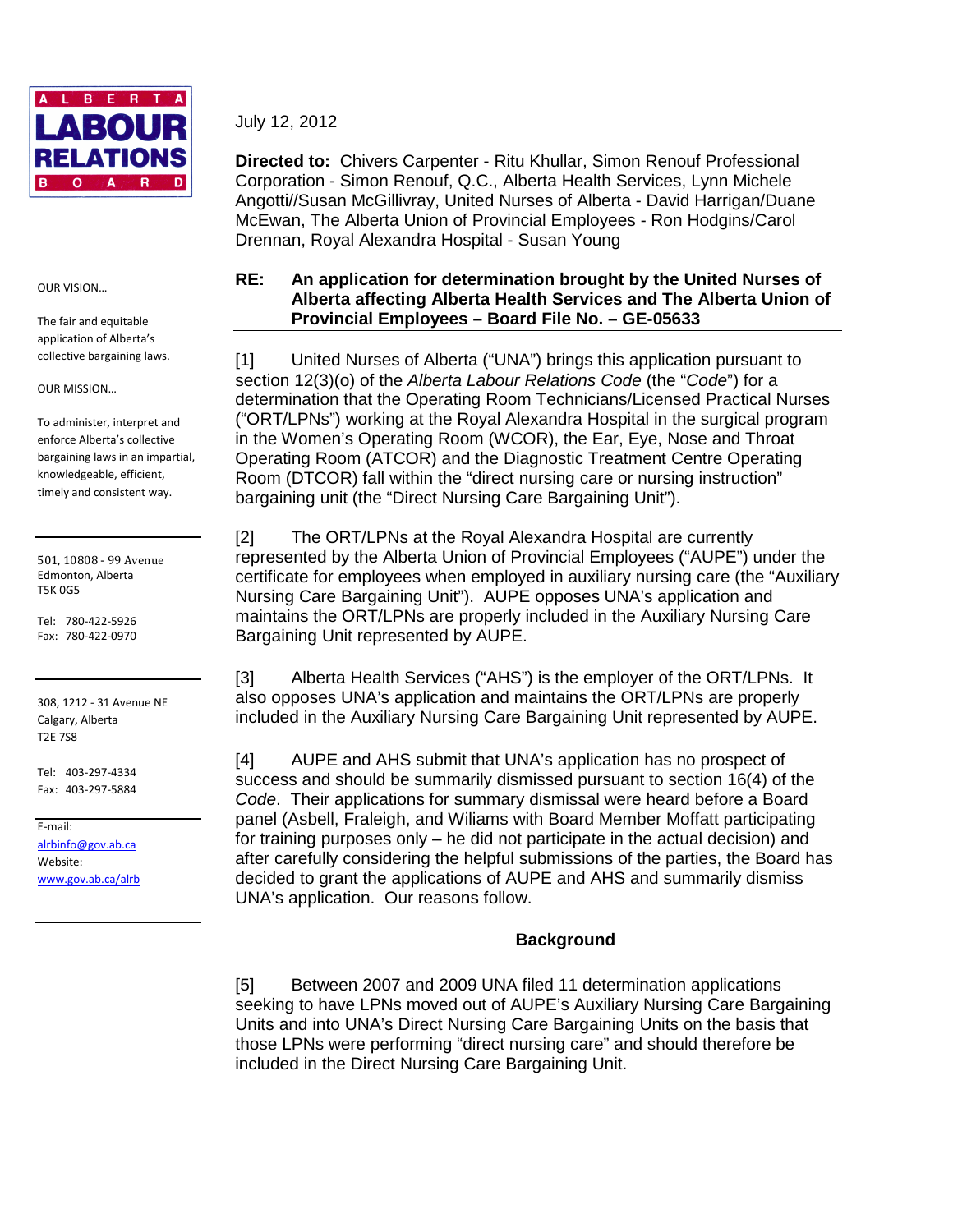[6] After a hearing, the Board summarily dismissed five of UNA's determination applications on January 6, 2009 (UNA (Various Locals) v. Good Samaritan Society and AUPE et al. [2009] Alta. L.R.B.R. 1 ("Good Samaritan"), reconsideration dismissed July 20, 2010 at [2010] Alta. L.R.B.R. 185 ("Good Samaritan Reconsideration")). UNA did not seek judicial review of the reconsideration and subsequently withdrew all of its remaining determination applications except this application for the ORT/LPNs at the Royal Alexandra Hospital.

[7] In Good Samaritan, the Board notes the similarity of the five determination applications before it:

[49] It is no surprise that all five of the determination applications, leaving aside the identity of the employers and of the specific LPNs, are very similar in content. Each is premised on the allegation that the prime functions of LPNs is in providing direct nursing care and, therefore, they properly fall under UNA's certificates. Each application then sets out: (i) a brief reference to the operation of each employer at the particular location; (ii) the number of RNs at each location represented by UNA under a specific Board issued certificate; (iii) the number of LPNs at each location who are alleged to have expressed a desire to be represented by UNA and who are currently represented by AUPE under a specific Board issued certificate for the auxiliary nursing care bargaining unit; (iv) a typical staffing schedule at each location for RNs and LPNs and any others involved in patient care; (v) a brief outline of the work assignments on each shift; and, (vi) finally, a list of what are described as essentially the same functions performed by each of the RNs and LPNs on particular patient assignments. UNA's applications carry on, in an identical manner, to refer to the Health Professions Act, the LPNs Professional Regulation, the RNs Professional Regulation, Information Bulletins #10 and #22, a number of prior Board decisions and at least one Court of Queen's Bench decision, all for the purpose of persuading the Board the LPNs properly belong in UNA's direct nursing care units.

[8] This application filed May 5, 2009 follows a similar format as those described above. The application was supplemented with further particulars on November 19, 2010 and April 7, 2011. At the hearing of the summary dismissal applications, the Board accepted as exhibits two letters from physicians "in support" of UNA's application. After the conclusion of the hearing, UNA filed a certificate for Age Care Investments (Beverly) Ltd. in support of its position it holds a certificate that includes LPNs in its Direct Nursing Care Bargaining Unit. All parties responded to this submission. The factual allegations contained in these particulars and documents filed by UNA represent all of the facts considered by the Board for the purposes of the summary dismissal application.

- [9] In the application, UNA pleads the following facts:
	- Approximately 32 ORT/LPNs work in WCOR, ATCOR and DTCOR, compared to approximately 115 RNs;
	- in WCOR, surgical procedures are typically performed using two circulating nurses and one scrub nurse. Usually two RNs and one ORT/LPN fill these positions on a rotating basis, with each nurse taking turns in the three positions;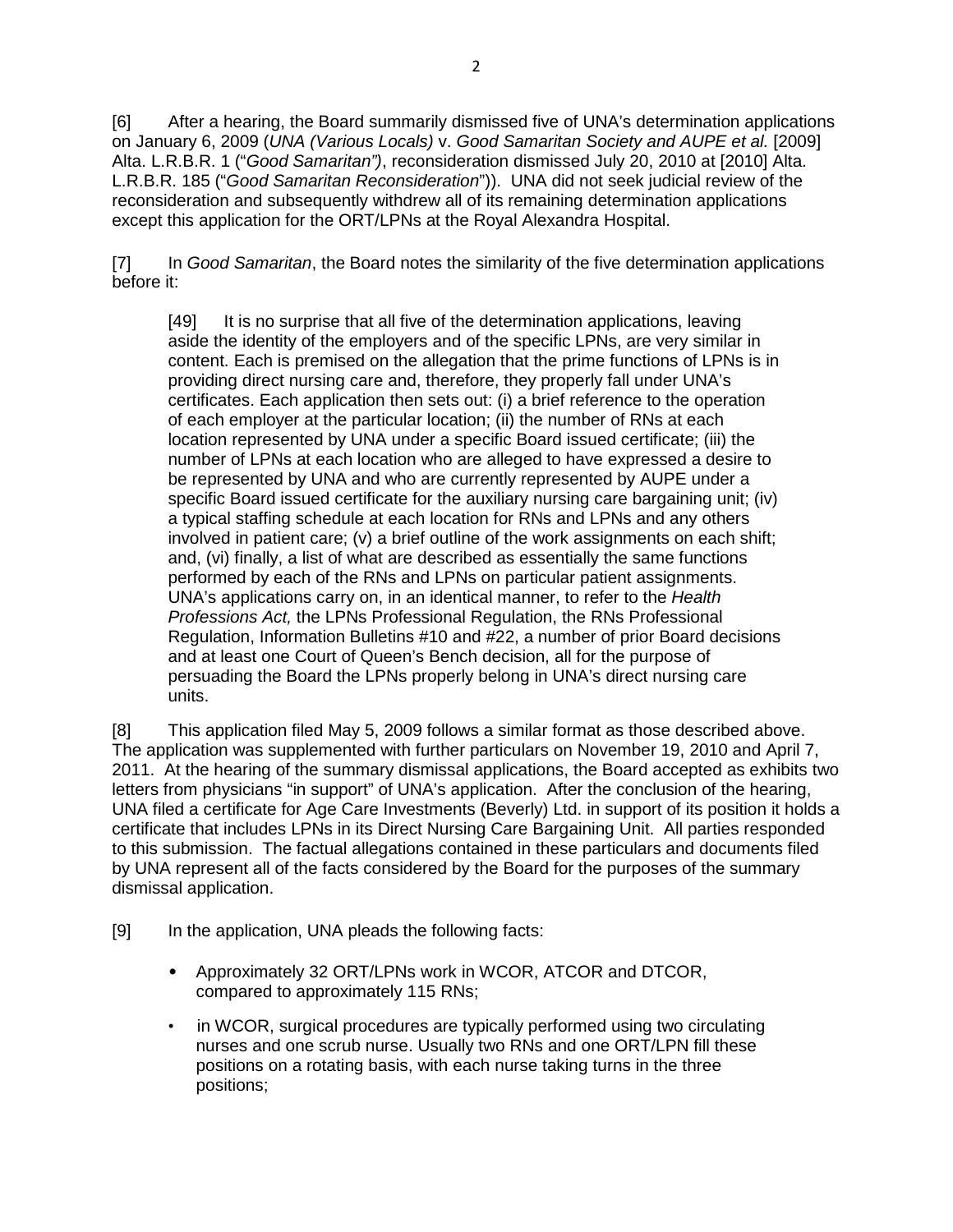- in ATCOR, surgical procedures are performed using one scrub nurse and one to two circulating nurses. These positions are filled by one ORT/LPN and one RN and an "RN float." The positions filled by these nurses generally rotate every third or fourth procedure;
- in DTCOR, surgical procedures are performed using two RNs and one ORT/LPN. These nurses rotate between first and second circulating nurses, and scrub nurse;
- the nursing duties associated with circulating nurses and scrub nurses are not assigned to RNs and ORT/LPNs on the basis of their professional designation or the difficulty of the procedure. Rather, nursing duties are assigned on a rotating basis, and on the basis of experience or familiarity with the surgical procedure being performed; and
- the duties completed by ORT/LPNs and RNs as scrub nurses and circulating nurses are essentially the same.

[10] In addition to the similarities in nursing duties in WCOR, ATCOR and DTCOR, UNA notes the ORT/LPNs and RNs are also similar in the following ways:

- both are governed by professional regulatory bodies in accordance with the Health Professions Act, R.S.A. 2000, c. H-7 (the "HPA"), the Registered Nurses Profession Regulation, Alta Reg 232/2005, and the Licensed Practical Nurses Profession Regulation, Alta Reg 81/2003 ; and
- both apply nursing knowledge, skill, and judgment.

[11] However, UNA also note the roles of ORT/LPNs and RNs are not completely identical, as an RN must be present when an ORT/LPN checks a patient's medication or does a final count following a surgical procedure.

[12] Overall, UNA concludes that RNs and the ORT/LPNs in these operating theatres perform essentially the same duties, and the prime function of ORT/LPNs is to work collaboratively and interchangeably with RNs during surgical procedures. On this basis, UNA submits the ORT/LPNs provide direct nursing care and should be included in the Direct Nursing Care Bargaining Unit.

[13] Via letter dated November 19, 2010, UNA provided further particulars regarding the ORT/LPN determination application. UNA confirms the duties of RNs and the ORT/LPNs are essentially the same with three exceptions - only RNs can be assigned the team leader position, at least one RN must be involved when counting medications and instruments following a surgical procedure, and the ORT/LPNs cannot hang blood, whereas RNs can hang blood.

[14] Via letter dated April 7, 2011, UNA provided further particulars. UNA confirms that scrub and circulating nurse positions are assigned on the basis of experience in relation to the particular surgical procedure being performed. UNA notes further similarities between the ORT/LPNs and RNs including:

- the same Basic Practice Guideline Manuals describing the roles of scrub and circulating nurses apply to them;
- they receive the same orientation for working in WCOR, ATCOR and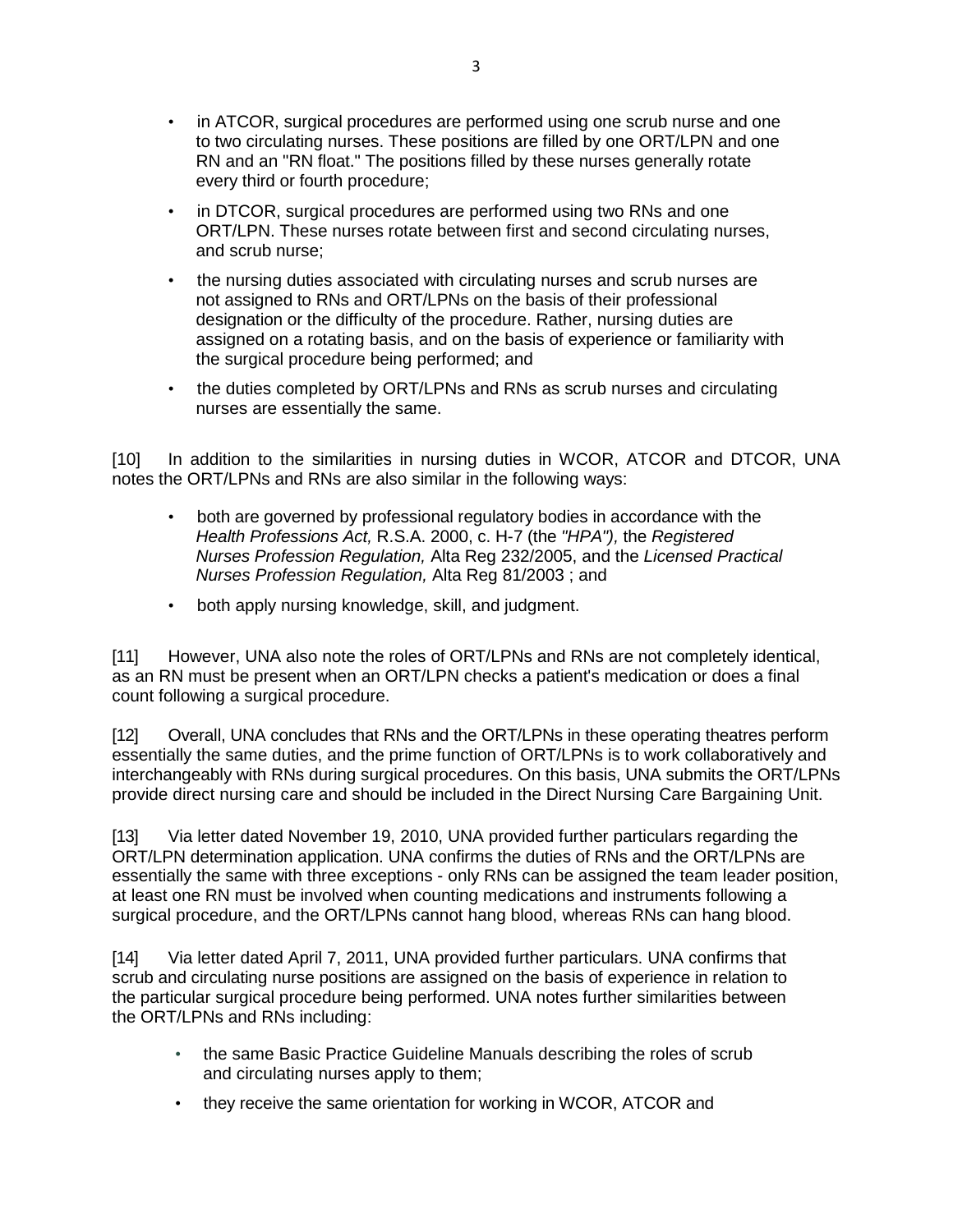DTCOR, with the exception of separate instructions that are given in regard to professional standards;

- both use a senior ORT/LPN who works in DTCOR as a resource person;
- both have the same manager; and
- both attend the same orientation.

[15] Via a letter filed after the conclusion of the hearing dated June 10, 2011, UNA provided the Board with a certificate covering a unit of employees of Age Care Investments (Beverly) Ltd. described as "all employees when employed in direct nursing care or nursing instruction at Beverly Centre Lake Midnapore". It notes this bargaining unit includes LPNs as noted in the Board's decision rendered for that matter (Age Care Investments (Beverly) Ltd. [2005] Alta. L.R.B.R. LD-072).

[16] UNA submits there is a strong community of interest between the ORT/LPNs and RNs they work side by side, interchangeably; they attend the same orientation; they report to the same managers; they share the same locker room and lounge; and they socialize together in the work environment.

## **Legal Framework**

[17] Paragraph Section 16(4)(e) of the Labour Relations Code provides:

16(4) When a complaint is made under subsection (1), a reference is made under subsection (3) or any other application to the Board is made under this Act, the Board may do one or more of the following:

…

(e) where the Board is of the opinion that the matter is without merit, or is frivolous, trivial or vexatious, reject the matter summarily.

 $[18]$  In deciding whether to summarily dismiss a matter pursuant to Section 16(4)(e), the Board asks: "Is there a reasonable prospect of success?" For the purposes of a summary dismissal application, the Board assumes the applicant's allegations of fact are true. (United Brotherhood of Carpenters and Joiners of America, Local Union No. 2103 v. Garry Halicki [2007] Alta. L.R.B.R. LD-062 at paragraph 5). In Good Samaritan, at paragraph 51, the Board distinguished between assertions of fact and assertions of law:

Although the Board, in deciding whether to summarily dismiss an application, assumes the applicant's facts to be true, it should be made clear that what is being assumed is true are the factual assertions contained in the application. This does not extend to accepting as true those assertions made at a hearing by the applicant or its counsel which purport to represent what is contained in the application or, of course, assertions of factual matters not contained in the application. Nor does the assumption of truth extend to those matters, even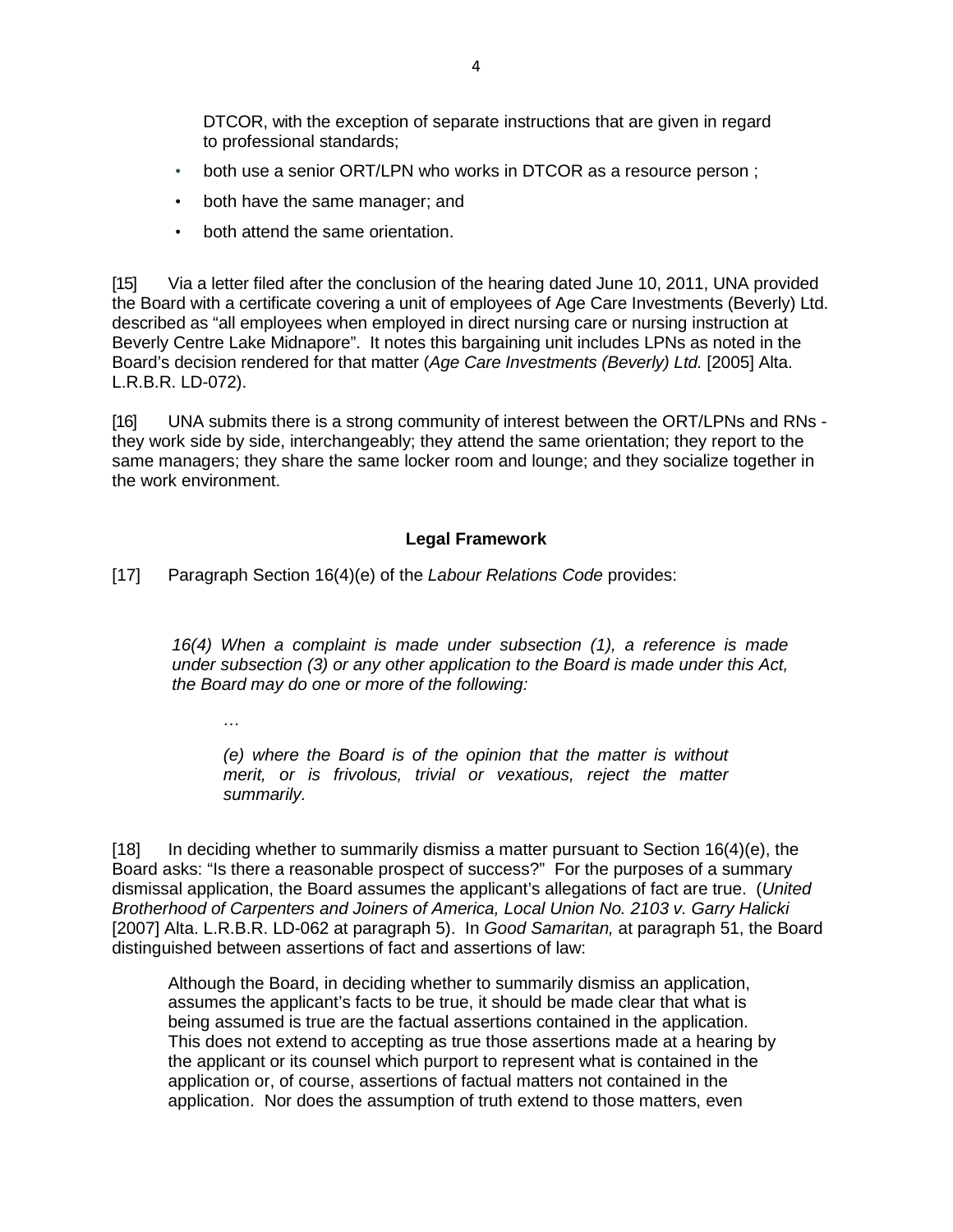though contained in the application, that amount to nothing more than the applicant's interpretation of legislation, Board documents or decisions, or court decisions.

[19] The Board has authority to dismiss applications in cases where the Board finds the applicant is abusing the process (United Steelworkers of America, Local Union 7226 v. Handleman Company of Canada and Certain Employees of Handleman Company of Canada Ltd. [1988] Alta. L.R.B.R. 431). In Teamsters Local No. 987 and Brandt Tractor Ltd. and Pardee Equipment Employees Association [2010] Alta. L.R.B.R. 56 the Board said at paragraph 21:

[21] The Board always maintains the authority to protect its process from abuse. If the circumstances surrounding the filing of a duplicitous application reveal an abuse of the Board's process, the Board may refuse the application as an exercise of that authority.

## **The Good Samaritan Decisions**

[20] In Good Samaritan Reconsideration, the reconsideration panel summarized the conclusions reached by the original panel as follows:

## **Conclusions Reached by the Original Panel**

[22] Having assessed the scope of the application, identified the relevant legal principles, and considered the prime function of the LPNs in question, the Original Panel reaches a number of conclusions.

[23] First, "… since both have scopes of practice that include applying nursing knowledge, skills and judgment, the dividing line between the direct nursing care bargaining unit and the auxiliary nursing care unit, as it applies to LPNs, is becoming less distinct and harder to draw." (Paragraph 60).

[24] Second, the Original Panel specifically considers the relevance of the overlap in functions identified by UNA. At paragraph 66, the Board states: "Although each of UNA's applications do outline certain functions performed by LPNs on patient assignments that are essentially the same as those performed by the RNs, the overlap of these particular functions is insufficient, in the Board's view, to support UNA's allegation that these LPNs are engaged in direct nursing care." Thus, the Original Panel concludes this overlap is insufficient to support UNA's allegation the LPNs in question are engaged in direct nursing care. In close cases such as this, community of interest considerations favour leaving the LPNs in the auxiliary nursing care unit. (Paragraph 68).

[25] In addition, the situation described by UNA is one that existed long before 2003 when Bill 27 was proclaimed or the provisions of the Health Professions Act and, in particular, the provisions defining the scope of practice of LPNs and registered nurses (RNs) were proclaimed. Nothing was alleged to have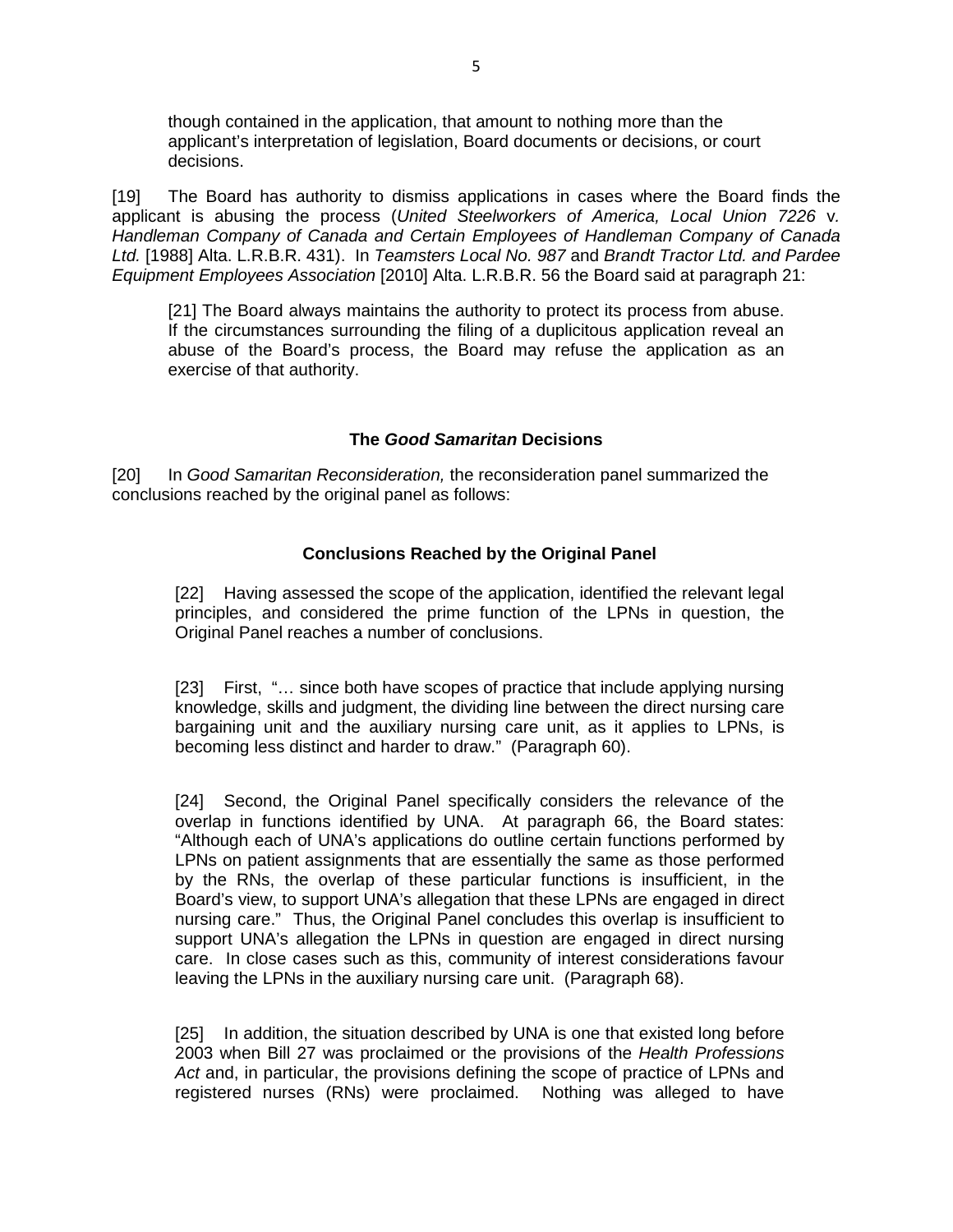occurred at the time the applications were brought justifying a change being made by the Board to its long standing practice of normally including LPNs in the auxiliary nursing care unit.

[26] Finally, at paragraphs 69 and 70, the Original Panel concludes a determination application is not the appropriate method of seeking to overturn long standing Board policy affecting a large number of employees and employers.

[21] Given the importance of Good Samaritan to our conclusions, we repeat here the final 3 paragraphs of that decision:

[68] Of course it is true the Board heavily relies upon the job function an employee performs in making a determination as to which unit the employee is placed, and tends not to rely upon job titles or the qualifications the employee may possess. However, other considerations do play a role in deciding on the bargaining unit into which an employee is included. As mentioned in a number of the other decisions of the Board, community of interest considerations can come into play and, relevant to this case, these can include matters such as qualifications required by statute, governance by a statutorily mandated College, a history of successful collective bargaining, an ability or lack thereof for promotion to higher classifications within the unit, and statutory or constitutional impediments to being included in a particular bargaining unit.

[69] What all of this means is the determination applications submitted by UNA raise significant matters of concern to others than just AUPE and the five respondent employers. Since these applications, as presently framed, have a potential impact upon the auxiliary nursing care and direct nursing care units, in light of the applicable statutes and regulations, they ought not to be decided in the context of the present proceedings. Also, UNA's suggestion that the scope of practice of the LPNs outlined in Schedule 10 of the HPA is tantamount to "direct nursing care" is merely a suggestion but, in asserting that to be the case, UNA is effectively stating that all LPNs, not just those possessed of specialized practice education or training, are engaging in "direct nursing care". If UNA's suggestion had merit it would describe a situation that has prevailed long before 2003, when Schedule 10 was proclaimed, but presumably without giving rise to any concern on the part of UNA until 2008. Nothing is alleged to have occurred in 2008 that would serve to justify a change being made by the Board at this time to its long established practice of normally including the LPNs in the auxiliary nursing care unit. In the result, these applications are, in the opinion of the Board, without merit. Accordingly, the request for summary dismissal of the applications is allowed and those determination applications are dismissed.

[70] When a party seeks to have the Board reconsider and, perhaps, overturn a practice of long standing, especially one that could have a potential impact upon numerous employers and unions, it is likely a determination application limited to only a small number of employees or groups of employees is not the route to follow. Instead, the reference of a difference would appear to be a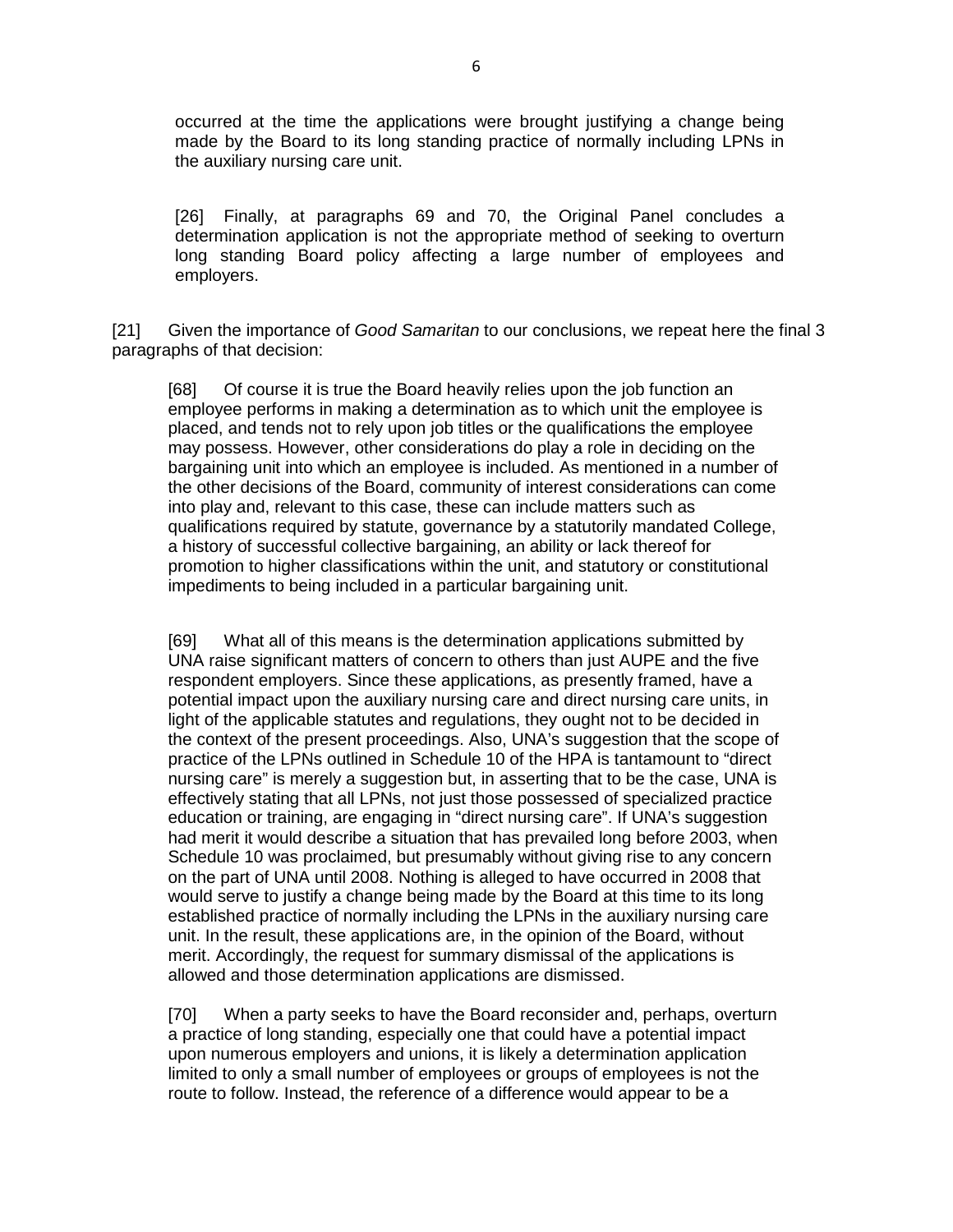preferable method of seeking to have the Board embark upon such an inquiry, leaving the Board free to determine if submissions should be invited from all affected health care stakeholders who may appear to have an interest in the proper bargaining unit placement of the affected employee or groups of employees. The potential movement of some or all of the LPNs from the auxiliary nursing care unit into the direct nursing care unit is an example of the sort of issue that affects a long standing Board practice with a potential impact upon numerous other parties that is simply not capable of resolution through UNA's dismissed determination applications.

## **Decision**

[22] The thrust of the Respondents' submissions in support of their summary dismissal applications is that the issues raised by UNA in this application are the same issues it raised in the five determination applications in Good Samaritan. In Good Samaritan the Board summarily dismissed the applications and directed UNA, if it wanted to raise these issues in the future, it should do so by way of a reference of a difference. Yet, UNA persists in bringing this determination application. The Respondents argue UNA's insistence on bringing another determination application, identical for all intents and purposes as the five applications in Good Samaritan is an abuse of process and warrants the application being summarily dismissed with costs.

[23] In reply to the submissions of the Respondents, UNA submits this determination application is distinguishable from the determination applications dismissed in Good Samaritan on the following basis:

- a) The ORT/LPN determination application will apply to different LPNs than the applications in Good Samaritan:
- b) The ORT/LPN determination application is limited to one specialty of LPNs being those who work as ORTs in WCOR, ATCOR and DTCOR at the Royal Alexandra Hospital, and would not affect the entire LPN classification;
- c) The overall functions performed by ORT LPN's as compared to their RN co-workers are more similar than the functions performed by the LPN's affected by Good Samaritan;
- d) The community of interest of ORT/LPNs is distinct from the community of interest for LPNs generally that the Board considered in the Good Samaritan decision.

[24] The Board rejects UNA's submissions in this regard and finds there are no material or relevant distinctions between this application and the determination applications before the Board in the Good Samaritan. The Board is confident that if this ORT/LPN determination application had been one of the five applications before the Board in Good Samaritan, the Board would have come to the same conclusion. Of course, this application affects different LPNs than those affected by the five applications in Good Samaritan. Similarly, each of the five applications before the Board in Good Samaritan affected different LPNs. Nonetheless, the Board was able to deal with all five together and made no distinction in its decision among them. The concerns raised and principles articulated by the Board in Good Samaritan applied generally to each of the five applications and we conclude apply equally to this application.

[25] We specifically reject UNA's submission that this application is distinguishable because the overall functions performed by ORT/LPN's as compared to their RN co-workers are "more similar than the functions performed by the LPN's affected by Good Samaritan." In each of the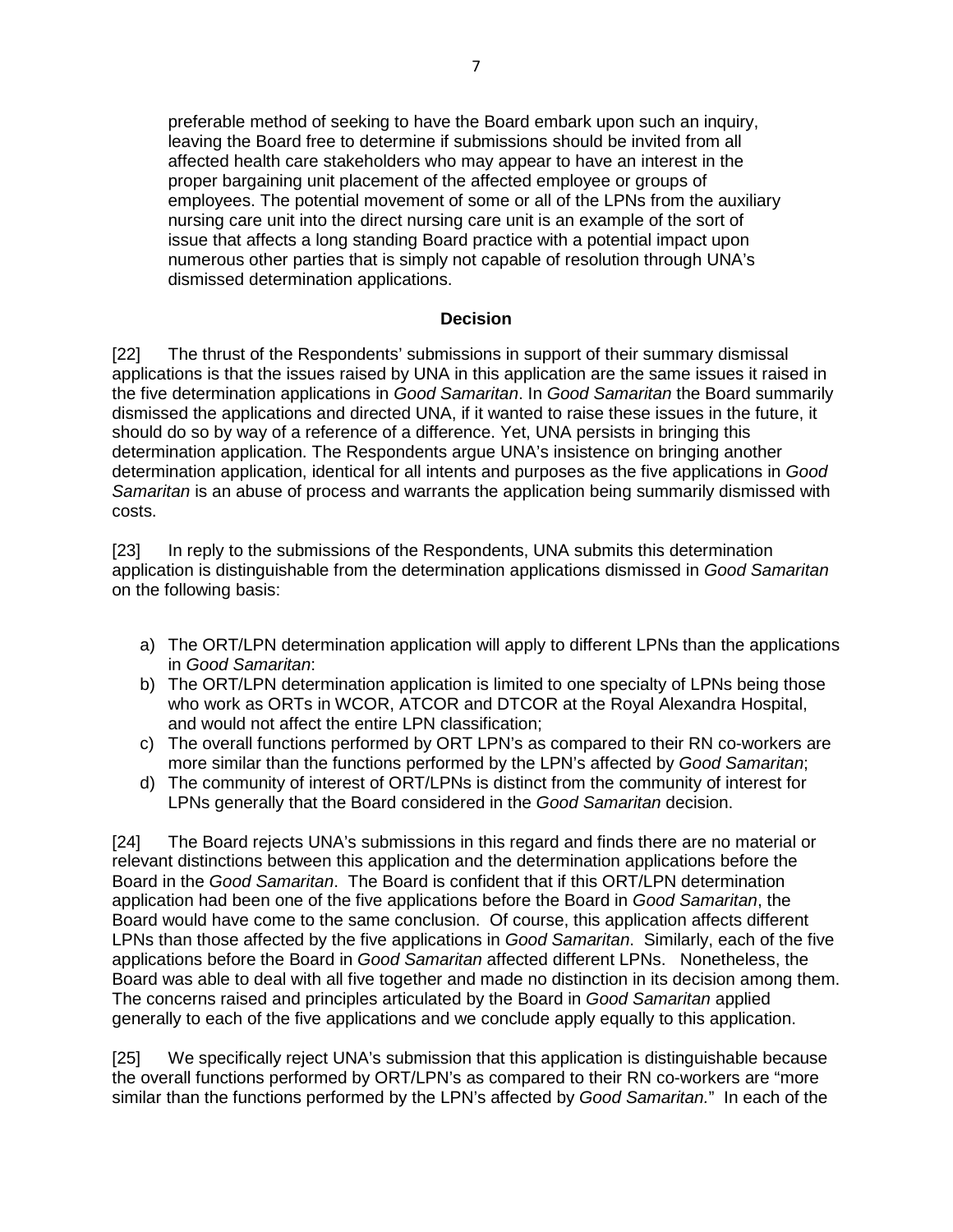five applications before the Board in Good Samaritan, UNA plead that the LPNs and RNs were performing "essentially the same functions." In each application, UNA plead that "their assignments can be interchangeable." By way of illustration, in Board file GE-05471, UNA's application read in part:

7. On any particular assignment the LPNs and the RNs perform essentially the same functions on the patient assignments. That is they each:

- Are responsible for providing all nursing care to their patients;
- Administer medication, including RPN medications, medications prescribed on an "as needed" basis. LPNs exercise their own nursing judgment in deciding whether to give such medication;
- Take vital signs:
- Provide wound care:
- Conduct assessments;
- Complete charting;
- Implement care plans;
- Deal with families;
- Take Doctor's orders;
- Make Doctor rounds.

8. As well one LPN, Becky Gutch, works Home Care out of the Mannville Health Centre. Ms. Gutch's position is operated as a satellite position with the home office being located in Vermilion. Ms. Gutch works a fulltime position and one other LPN, Patricia Smart, works casual shifts for home care out of the Mannville Health Care Centre. UNA takes the position that the LPNs in home care are conducting direct care nursing. In home care the LPNs see the same clients that the RNs see and perform the same direct nursing care including:

- Wound care;
- foot care;
- injections:
- wellness checks;
- **palliative care:**
- Hypodermacylis;
- case coordination;
- charting
- trachea care;
- completion of admissions and application for placement;
- central venous catheters.

[26] For the purposes of the summary dismissal application before it, the Board in Good Samaritan assumed that the LPNs and RNs were performing essentially the same functions. Similarly, in this application, UNA plead:

The role of scrub nurse and circulating nurse are essentially the same regardless of who is assigned during the procedure. That is ORT/LPN and RNs will perform essentially the same duties as their counterpart would be working in the same role during another procedure.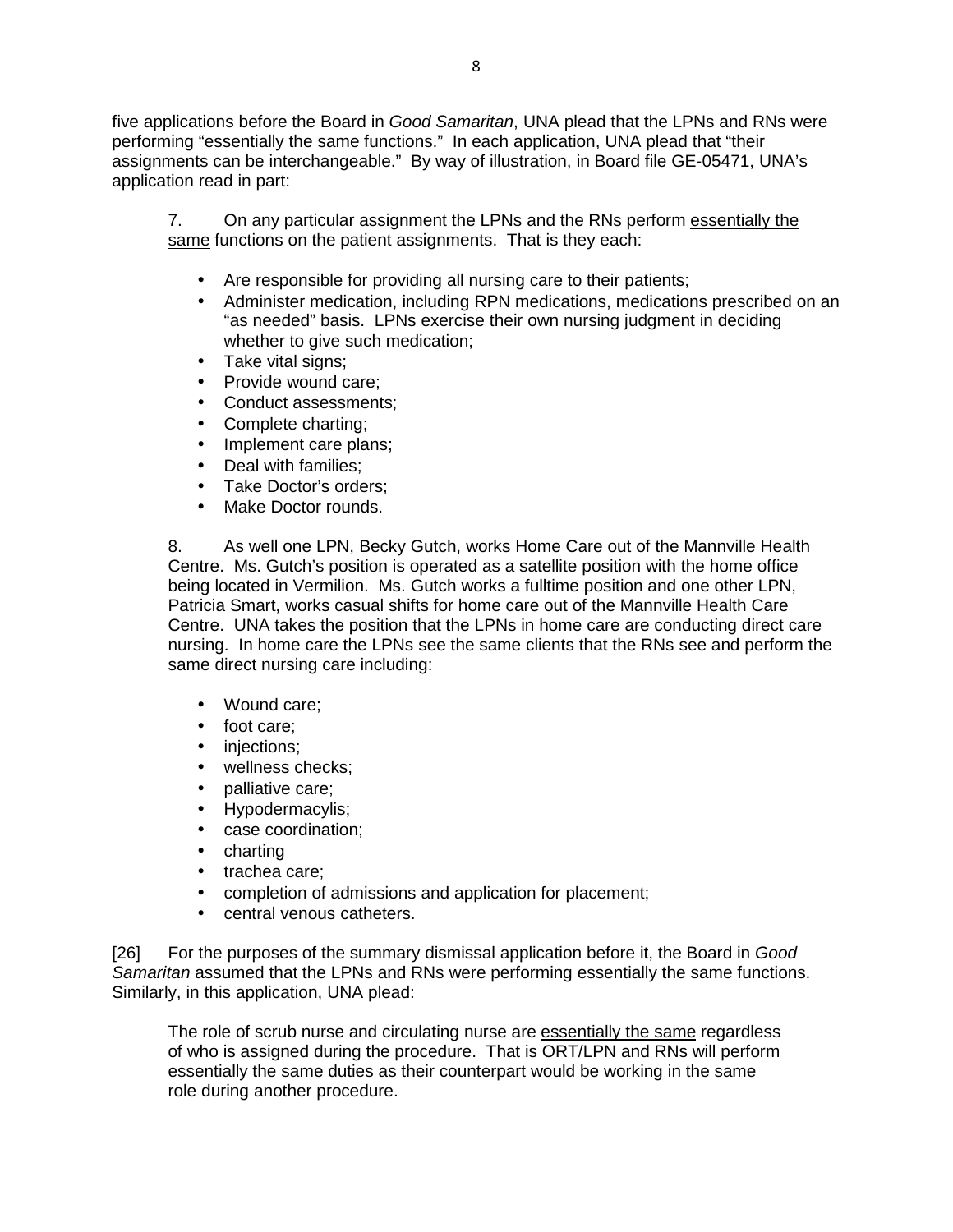[27] Later, in its further particulars of November 19, 2010, UNA plead:

The duties are essentially the same for RNs and LPNs as set out in paragraph 9 of the UNA application with the following 3 exceptions:

- An RN would be a team leader (in charge) for a particular theatre; an LPN would not.
- The counting of medications and instruments are done by both an RN and an LPN, however there is a requirement that there be at least one RN involved in the count (i.e. 2 LPNs could not do the count).
- An LPN cannot hang blood (he or she can check it, but not hang it).

[28] Similarly, in each of the five applications before the Board in Good Samaritan UNA argued that community of interest of the LPNs was with others in the Direct Nursing Care Bargaining Unit because the "LPNs work side by side as professional colleagues with the RNs in providing direct nursing care for patients and families. Their assignments can be interchangeable. Their Employer addresses their professional roles under one policy." (GE-05468). While more details to support these factual assertions have been provided in this application, the Board in Good Samaritan accepted these general factual assertions for the purpose of the summary dismissal applications before it.

[29] We agree with the Respondents that the issues and arguments raised in this application are not materially different than those addressed in Good Samaritan. The Board is aware from the determination applications filed by UNA and other applications that have been filed with it from others involved in the health care sector that there are many circumstances across the province in which RNs and LPNs work together on integrated teams providing nursing duties that often overlap, all within the scope of their professional practices. Given the overlap in the scope of their practices defined under the Health Professions Act, considerable overlap in their duties is inevitable. With the exception of Age Care, the Board has consistently ruled that in those circumstances, LPNs will be placed in the auxiliary nursing care bargaining unit and RNs in the direct nursing care bargaining unit. The only exception to this general rule involved a scenario where the only objection dealt with by the Board was whether the unit managers should be excluded from the bargaining unit. There was no objection to the inclusion of LPNs in the Direct Nursing Care Bargaining Unit; no involvement of other interested parties such as AUPE; it was a certification application as opposed to a reconsideration application, and; there was no analysis of whether the LPNs should be included in the Direct Nursing Care Bargaining Unit. We also note the employer was not subject to Bill 27 as a Regional Health Authority. Thus, the case carries no weight as a precedent for the Board. The preferred view and the perspective consistently applied after analysis by the Board is that enunciated in Shepherd's Care Foundation (Re) [2008] Alta L.B.R. LD-042 at paragraph 10, where the Board commented on the value to the health care sector of the stability and predictability of the standard bargaining units. For those reasons and others, the Board indicated in Good Samaritan that this longstanding practice will not be altered in the absence of proceedings that seek and permit input from all affected stakeholders. This continues to be the Board's view.

[30] Accordingly, for the reasons outlined in Good Samaritan and confirmed in Good Samaritan Reconsideration, this application has no prospect of success. The application is summarily dismissed pursuant to section 16(4) of the Code.